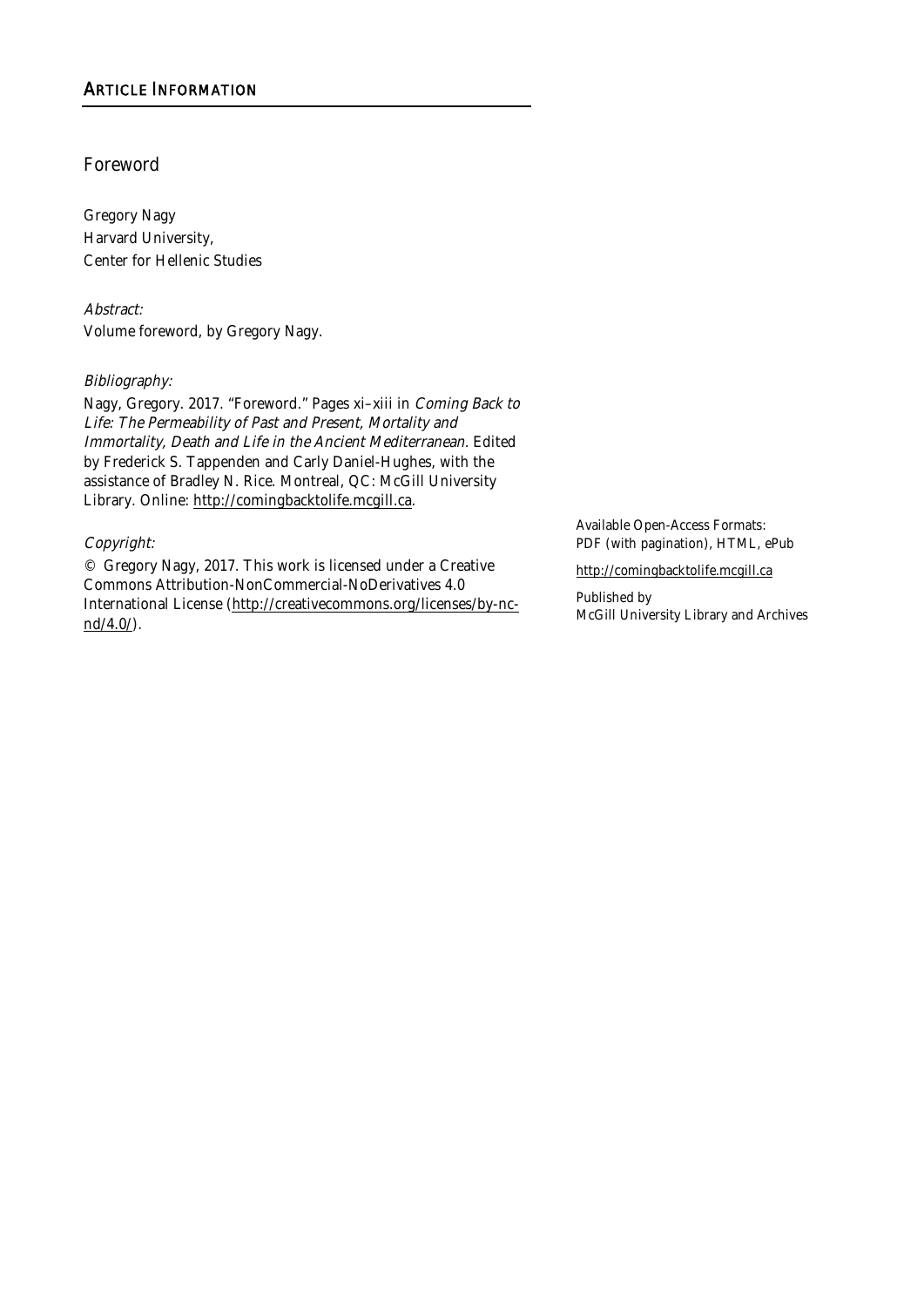# Foreword

Rev. Dr. Ellen Bradshaw Aitken, Professor of Religious Studies (2004–2014) and Dean of the Faculty of Religious Studies (2007– 2014) at McGill University, was one of a kind. As her admiring friend and former teacher, I can bear witness to her stellar career in the academic world, and in fact I have already published such testimony through a pair of online posts at *Classical Inquiries* (Nagy [2015a,](http://classical-inquiries.chs.harvard.edu/meriones-rides-again-an-alternative-model-for-a-heroic-charioteer/) [2015b\)](http://classical-inquiries.chs.harvard.edu/the-upgrading-of-meriones-from-chariot-driver-to-chariot-fighter/). In that testimony, I tried to personalize my admiration and fondness for Ellen, and I find that I said it best there. I repeat here the essentials.

The premature death of Ellen Bradshaw Aitken on June 14, 2014 deeply saddened me as her friend, colleague, and former teacher. The date for my putting together the *Classical Inquiries* pieces in May 2015 coincided with a special day set aside for celebrating Ellen's life and accomplishments. That day of celebration at McGill University gave me the happy opportunity to tell about Professor Aitken's research. In retelling my story there and now here, I will speak about her as Ellen, not as Professor Aitken, recalling those many happy times when I could talk to you directly, dearest Ellen.

Ellen's knowledge of the ancient world was stunningly vast, and she combined her expertise with an acute literary sensibility. There is no need for me to tell my McGill colleagues, since they already know, that Ellen was an inspiring and conscientious teacher, with a special knack for initiating young people into the world of research and teaching. She instilled in her students—and in her colleagues—a true sense of wonder about the power of empirical thinking. She was also a prodigiously gifted administrator, decisive and efficient while at the same time full of humanitas and compassion. In a word, Ellen Aitken was a born academic leader on all fronts.

I want to concentrate, however, on Ellen's discoveries concerning the topic of charioteering in Homeric poetry, which touches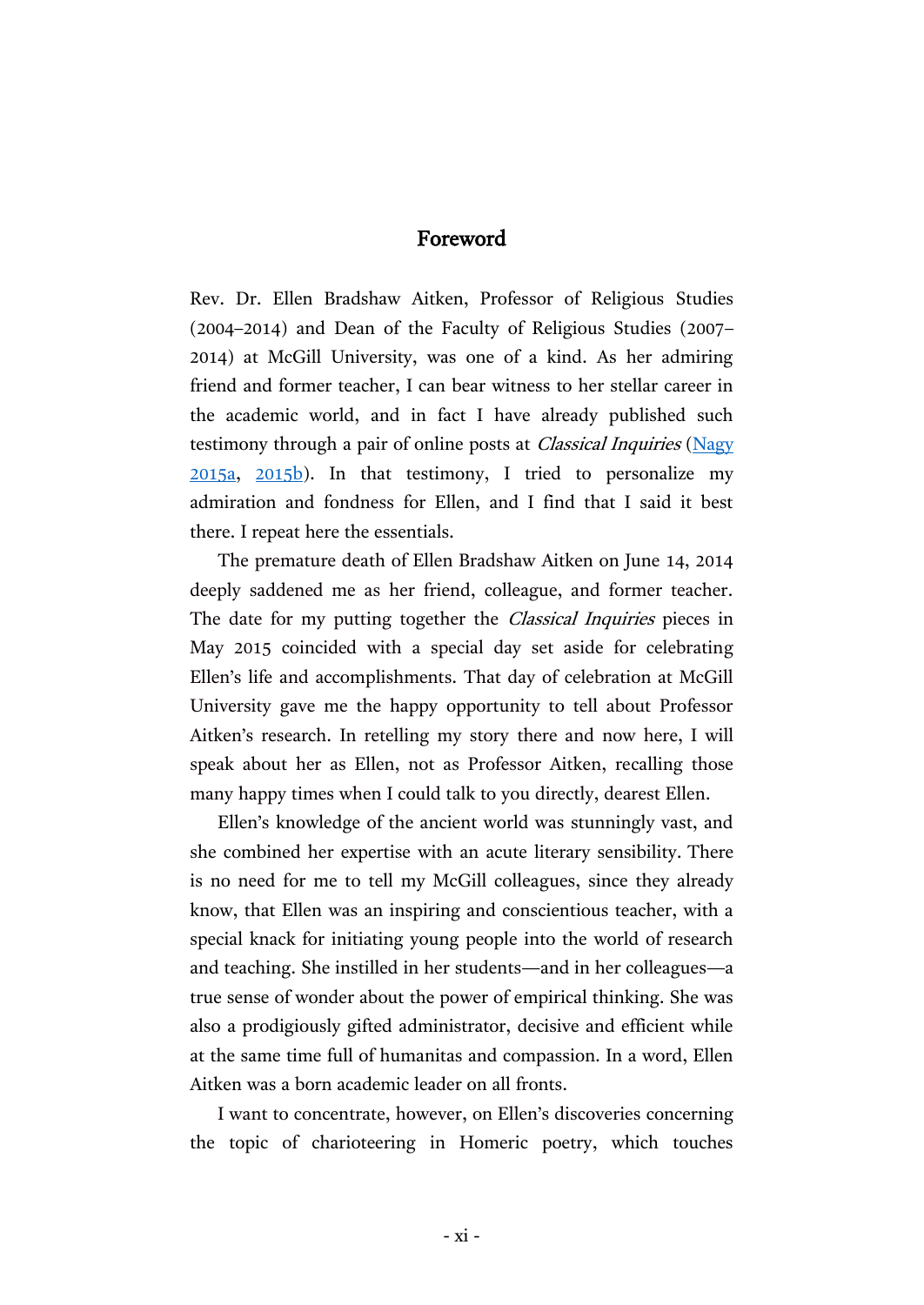tangentially on this volume's theme of the permeability of death and life. Ellen's research on this topic goes all the way back to 1982, when she was a senior at Harvard College, studying in the program of the Committee on Degrees in Folklore and Mythology. That year, she submitted an honors thesis entitled "ὀπάων and ὀπάζω: A Study in the Epic Treatment of Heroic Relationships." The thesis, combined with all her other stellar work as a young student at Harvard, earned her a baccalaureate degree summa cum laude. Then, more than thirty years later, Harvard's Center for Hellenic Studies initiated a plan to publish a second edition of this masterpiece in Homeric research. Ellen's untimely death did not thwart this plan, and an annotated version of her original work has now appeared [\(Aitken 2015\)](http://chs.harvard.edu/CHS/article/display/5984). It is about a Homeric hero who had particularly interested Ellen: he is Mērionēs the Cretan, who fought in the Trojan War as an ὀπάων or "follower" of the hero Idomeneus, king of all the Cretans.

Ellen observed that the heroic pairing of Achilles and Patroklos is parallel to the heroic pairing of Idomeneus and Mērionēs. She noted in particular that, just as Patroklos is a θεράπων of Achilles, so too is Mērionēs a θεράπων of Idomeneus. Here, Ellen supports my argument that this word θεράπων, besides meaning "attendant" on the surface, carries the deeper meaning of "ritual substitute" under the surface.

In the case of Patroklos, what happens to this hero as a ritual substitute of Achilles is that he gets killed in the *Iliad*. Patroklos dies for Achilles. And here, as Ellen argues most effectively, is a big difference between Patroklos and Mērionēs. Though Mērionēs as a θεράπων of Idomeneus is a ritual substitute for that king of all the Cretans, this recessive member of the pair does not die for that dominant member. Mērionēs stays alive, destined to become a dominant hero in his own right. And a dress rehearsal, as it were, for this status of eventual dominance is the role of Mērionēs as a charioteer who competed in the chariot race organized by Achilles in Iliad 23.